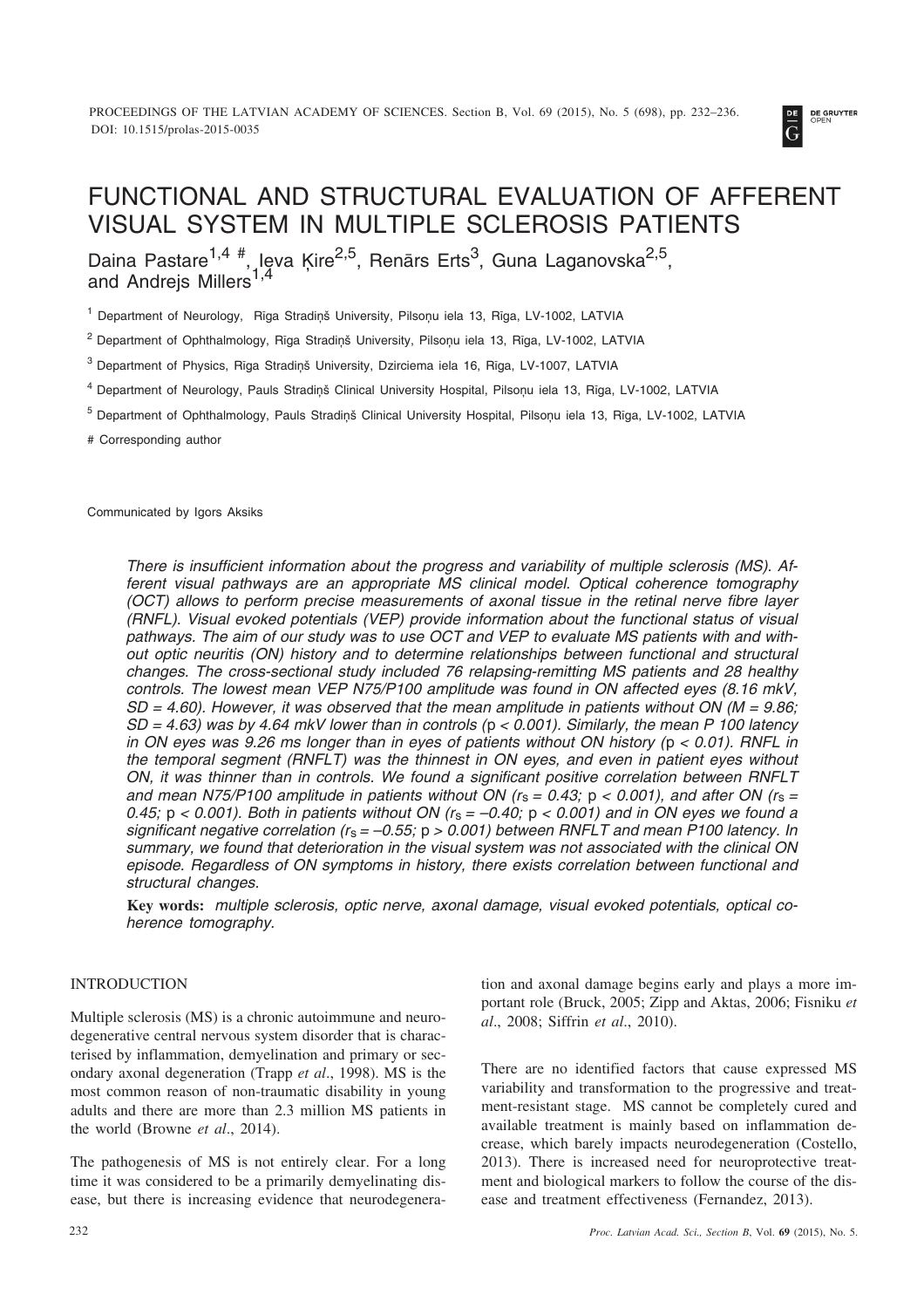Afferent visual pathways are an appropriate MS clinical model. MS often affects visual pathways, as almost 70% of MS patients will experience an optic neuritis (ON) episode in their lifetime (Di Maggio *et al*. 2014). Afferent visual pathways represent an acute demyelination episode through acute ON, while in the case of chronic, subclinical retinopathy and optic neuropathy — diffuse, chronic central nervous system damage. For better understanding of MS, recently a new biological marker was proposed — optical coherence tomography (OCT), which allows to perform precise measurements of retinal axonal tissue in the retinal nerve fiber layer (RNFL). Visually evoked potentials (VEP) provide information about functional status of visual pathways.

The aim of our study was to use VEP and OCT to evaluate MS patients with and without ON history and to determine relationships between functional and structural changes.

### MATERIALS AND METHODS

The cross-sectional study included 76 relapsing-remitting MS patients who were divided into two groups:

- MS patients without ON symptoms in history;
- MS patients with ON history.

In the MS patient group with ON history, ON-affected eyes (ON+) and contralateral, ON-unaffected eyes (ON–) were analysed separately

The control group included 28 age-matched and sexmatched healthy individuals.

MS patients were selected from the Pauls Stradinš Clinical University Hospital Multiple Sclerosis Centre during the period from October 2011 to April 2014. The study was approved by the local research ethics committee. Part of the MS patients continued their immunomodulatory therapy. Inclusion criteria were:

- relapsing remitting MS diagnosis, based on the 2010 Mc-Donald criteria;
- for MS patients with a history of ON > 6 months after unilateral ON episode;
- $\geq 30$  days after corticosteroid therapy.

Exclusion criteria:

- acute ON clinical signs;
- refraction disorders exceeding  $\pm$  6 diopters;
- other neurological and ophthalmic diseases, which could affect the afferent visual system;
- inability to participate in visual system examinations.

A history of ON was determined on the basis of symptoms and clinical signs (Voss *et al*., 2011). Neurological examination of patients with disability was assessed using the

Kurzke Expanded Disability Status Scale (EDSS). In clinical assessment of the ophthalmological condition, the following functional and structural visual system tests were made separately for each eye.

Visual acuity was tested with the Snellen chart. For all participants, the pattern–reversal VEP record was performed using hardware "RETI port 21 ROLAND CONSULT". Individuals were placed 70 cm away from the screen, fixing their view on the red dot in the centre of the screen. When required, a full refractive correction was made. For establishing of potential, vision was repeatedly stimulated in a monocular way with a black-white video monitor at 1.6 Hz frequency. Record of the potential was made with disc electrodes, placing them in the brain visual cortical projection areas of the International 10–20 system; the active and reference electrodes were placed according to Oz and Fz areas (Odom *et al*. 2010). The average potentials of action were filtered and analysed, repeatedly performing 100 re-stimulations twice for each eye. N75/P100 amplitude measurements in microvolts (mkV), as well as P 100 latency measurements in milliseconds (ms) were made. Based on recommendations of the International Federation of Clinical Neurophysiology on the limits for evaluation of measurements made using the VEP hardware, N75/P100 amplitude below 10.52 mkV was considered to be reduced, and P100 latency longer than 110.25 ms was considered to be extended.

Using the OCT method (Heidelberg Engineering SPEC-TRALIS), RNFL thickness was measured in six standard sectors (temporal, temporal upper, temporal lower, nasal, nasal upper and nasal lower) with measurements expressed in micrometers (mkm). For all study participants, active Tru Track eye tracking technology was used. RNFL thickness results were evaluated using the OCT normative database, where green marked areas were classified as normal, and the red marked areas were considered abnormally reduced. OCT images of unsatisfactory quality were rejected.

For statistical analysis, the IBM SPSS v.22. software was used. Data were presented as mean (M) and standard deviation (SD) or median (Me) and interquartile range (IQR) for continuous variables, and counts for categorical variables. Logistic regression modelling techniques were used to determine patient factors that were associated with the binary outcome. Significant differences of quantitative variables between groups were tested using the Student's t test. Correlation between variables was assessed using the Spearman's correlation test. All tests were two-sided and statistical significance was considered at  $p < 0.05$ .

### RESULTS

The study included 76 MS patients with minimum age 17 years and maximum age 65 years. The control group included 28 healthy subjects aged 19 to 65 years. It was found that age of MS patients and the control group did not significantly differ (t-test;  $p > 0.05$ ). The mean disease dura-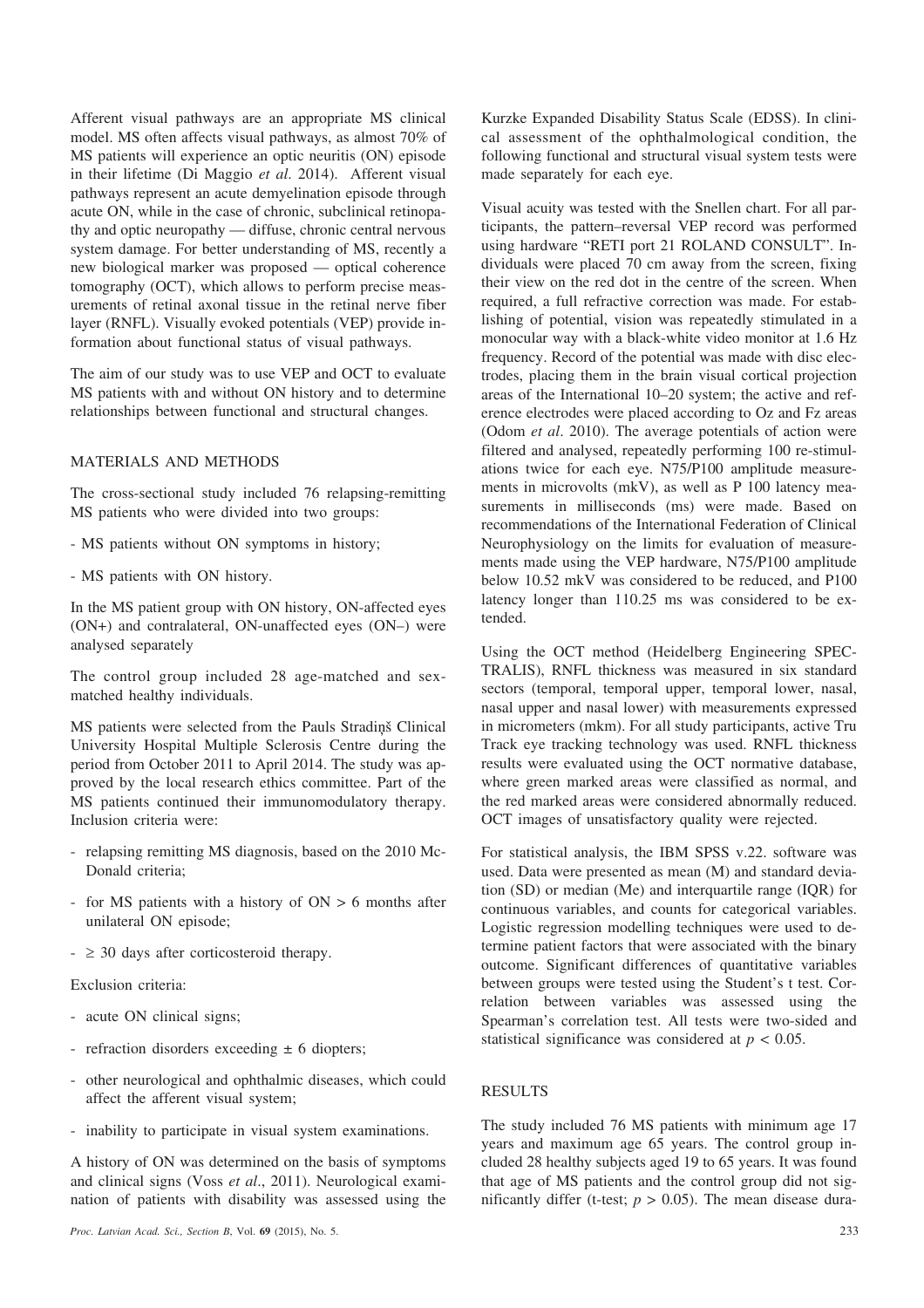tion in MS patients was 39.56 months (6 to 384 months). In both MS patient groups, the modal EDSS step was 1.5 and the maximum was 6. The medians of EDSS in the MS patient groups did not significantly differ (Mann-Whitney test;  $p > 0.05$ ). The mean corrected visual acuity in MS patients was  $0.94$  (SD = 0.25), and lowest value of the corrected visual acuity was 0.02. Demographic and clinical details of MS patients and controls are reproduced in Table 1.

The N75/P100 VEP amplitude was lower in the MS patient group with ON history, particularly in the ON+ eyes (8.16 mkV (SD = 4.60)). The mean amplitude was  $2.87$  mkV lower than in ON– eyes ( $p = 0.01$ ). Furthermore, a lower N75/P100 amplitude was observed in MS patients without any ON history, compared to that in the control group. The independent samples t test showed that that the mean amplitude in MS patients without ON ( $M = 9.86$ ; SD = 4.63) was significantly lower (by  $4.64$  mkV,  $p < 0.001$ ), than in the control group  $(M = 14.51; SD = 3.35)$ . Similarly, mean P 100 latency in ON+ eyes was 9.26 ms longer than in eyes of MS patients without any ON history  $(p < 0.01)$ . Also, the mean P 100 latency was 11.25 ms longer in ON+ eyes compared with that in ON– eyes ( $p < 0.01$ ) in the MS patient group with ON clinical signs in their history.

Comparing the control group and MS patients using OCT measurements, the RNFL set significantly different in all quadrants ( $p < 0.05$ ). ROC curve analysis showed that the biggest RNFL difference was in the temporal quadrant (RNFLT) (accordingly AUC =  $0.72$ ; 95% CI: 0.64 to 0.79;

Table 1

CLINICAL AND DEMOGRAPHICAL CHARACTERISTICS OF SUB-**JECTS** 

| Subjects                     | MS patients<br>with ON  | MS patients<br>without ON | Controls                |
|------------------------------|-------------------------|---------------------------|-------------------------|
| n                            | 33                      | 43                        | 28                      |
| Age (years)                  | 37.57<br>$(SD = 12.04)$ | 38.94<br>$(SD = 12.31)$   | 35.78<br>$(SD = 12.14)$ |
| Disease duration<br>(months) | 39.56<br>$(6 - 384)$    | 72.03<br>$(0 - 400)$      |                         |
| EDSS Me (IOR)                | 1.5(1)                  | 1.5(2)                    |                         |
| Visual acuity<br>(corrected) | 0.92<br>$(SD = 0.25)$   | 1.02<br>$(SD = 0.21)$     | 1.00<br>$(SD = 0.12)$   |

MS, multiple sclerosis; ON, optic neuritis; EDSS, Expanded Disability Status Scale; IQR, interquartile range; SD, standard deviation

 $p < 0.01$ ). RNFLT was thinner in ON+ eyes, but even in MS patient eyes without ON symptoms history, this layer was 8.45 µm thinner than in the control group. The mean RNFLT differed between the three study groups ( $p <$ 0.001). Furthermore, age of individuals did not have a significant effect on these differences (ANCOVA;  $p > 0.05$ ). Mean VEP amplitudes, latencies and RNFLT measurements are shown in Table 2.

Spearman's correlation coefficient analysis showed a positive correlation  $(r_s = 0.43; p < 0.001)$  in MS patients without ON history between RNFLT and mean N75/P100 amplitude, and in ON+ eyes  $(r_s = 0.45; p < 0.001)$ . There was negative correlation  $(r_s = -0.55; p < 0.001)$  between RNFLT and P100 latency in patients without an ON history  $(r_s =$  $-0.40$ ;  $p < 0.001$ ) and ON + eyes (Figs. 1 and 2).

# **DISCUSSION**

In our study the thinnest RNFL was observed in ON+ eyes, but also in eyes without previous ON this layer was significantly thinner than in the control group. This finding confirms the observed subclinical ongoing axonal tissue damage in numerous previous studies (Parisi *et al*., 1999; Pueyo *et al*., 2008; Zaveri *et al*., 2008; Garcia-Martin *et al*., 2010,



*Fig. 1.* Relationship of RNFLT (retinal nerve fiber layer in the temporal segment) with mean N75/P100 amplitude. MS, multiple sclerosis; ON, optic neuritis

Table 2

MEAN VISUAL EVOKED POTENTIAL AMPLITUDE, LATENCY AND RETINAL NERVE FIBRE THICKNESS IN THE TEMPORAL SEGMENT

|                                    | MS with ON.<br>eves |                | MS without ON,<br>eyes $(n = 86)$ | Controls,<br>eyes $(n = 56)$ |
|------------------------------------|---------------------|----------------|-----------------------------------|------------------------------|
|                                    | $ON+(n=33)$         | ON- $(n = 33)$ |                                   |                              |
| Mean N75/P100 amplitude, mkV, (SD) | 8.16(4.6)           | 11.03(5.40)    | 9.86(4.63)                        | 14.15(3.35)                  |
| Mean P100 latency, ms, (SD)        | 126.0(18.26)        | 114.75 (11.94) | 116.73(16.00)                     | 101.81 (5.66)                |
| Mean RNFLT, mkm (SD)               | 56.44 (16.51)       | 62.12 (13.92)  | 62.47 (11.18)                     | 70.92(7.12)                  |

For abbreviations see Table 1. RNFLT, retinal nerve fiber layer in the temporal segment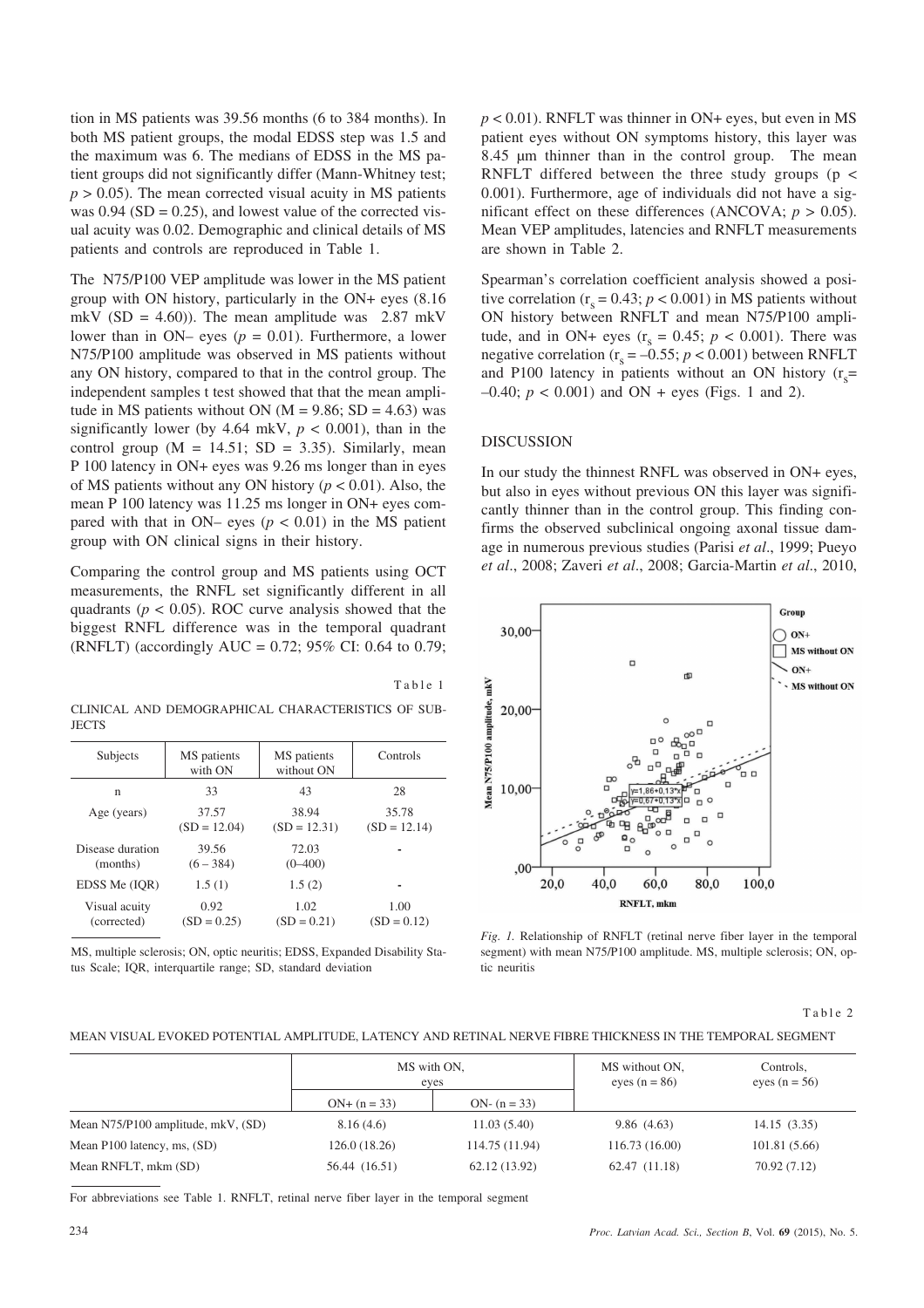

*Fig. 2.* Relationship of RNFLT with mean P100 latency. (For abbreviations see Fig. 1).

Quelly *et al*., 2010; Fjeldstad *et al*., 2011). In a large metaanalysis it was estimated that RNFL is about 20 µm thinner in ON+ eyes than in controls (Petzold *et al*., 2010). According to our results, the mean difference was not as pronounced (14 µm), which might indicate transaxonal degeneration after an acute demyelinating event.

Less understandable is the decrease of the axonal tissue layer thickness in patients without any ON clinical signs in their history. These changes may suggest chronical axonal tissue involvement during progress of the disease. Furthermore, this may be considered as a biological marker that can be monitored in different clinical situations. Subclinical decline in parameters of VEP also may indicate dynamically deteriorating functional status of the nervous system. The literature on usefulness of VEP and OCT in subclinical ON diagnostics are controversial. There are studies that find both of these methods to be helpful for subclinical involvement detection (Trip *et al*., 2005; Fisher *et al*., 2006; Klistorner *et al*., 2008; Naismith *et al*., 2009; Talman *et al*., 2010). Our study showed significant correlation between RNFLT with mean VEP amplitude and latency, as previously observed (Naismith *et al*., 2009; Di Maggio *et al*., 2014). However, a few authors have described a relationship between RNFLT and P 100 latency, (Fatehi *et al*., 2012), and with N75/P 100 latency (Trip *et al*., 2005). Taking into account that these methods assess different damage aspects (structural and functional), it may be advised to perform both of them for patients without specific complaints about vision. Furthermore, RNFLT charcterises only the anterior part of visual pathways, while VEP shows integrity of the whole visual system from retina to visual cortex. To improve the sensitivity of OCT, recently it was suggested to perform inner plexiform layer and ganglionic layer measurements (Davies *et al*., 2011; Seigo *et al*., 2012; Walter *et al*., 2012), which could more precisely quantify axonal tissue, as these structures do not contain glia cells and blood vessels (Hood *et al*., 2010).

In conclusion, there are functional and structural changes in afferent visual system that are not associated with the clinical optic nerve inflammation episode. Regardless of ON clinical presence, there exists a correlation between functional and structural changes in the afferent visual system.

## *ACKNOWLEDGEMENTS*

*The authors state no conflict of interest*.

#### REFERENCES

- Browne, P., Chandraratna, D., Angood, C., Tremlett, H., Baker, C., Taylor, B. V., A. Thompson, J. (2014). Atlas of Multiple Sclerosis 2013: A growing global problem with widespread inequity. *Neurology*, **83** (11), 1022–1024.
- Bruck, W. (2005). The pathology of multiple sclerosis is the result of focal inflammatory demyelination with axonal damage. *J. Neurol*., **252,** Suppl 5, v3–9.
- Costello, F. (2013). The afferent visual pathway: Designing a structuralfunctional paradigm of multiple sclerosis. *ISRN Neurology*, **2013**, 17.
- Davies, E. C., Galetta, K. M., Sackel, D. J., Talman, L. S., Frohman, E. M., Calabresi, P. A., Galetta, S. L., Balcer, L. J. (2011). Retinal ganglion cell layer volumetric assessment by spectral-domain optical coherence tomography in multiple sclerosis: Application of a high-precision manual estimation technique. *J. Neuroophthalmol.,* **31** (3), 260–264.
- Di Maggio, G., Santangelo, R., Guerrieri, S., Bianco, M., Ferrari, L., Medaglini, S., Rodegher, M., Colombo, B., Moiola, L., Chieffo, R., Del Carro, U., Martinelli, V., Comi, G., Leocani, L. (2014). Optical coherence tomography and visual evoked potentials: Which is more sensitive in multiple sclerosis? *Mult. Scler*., **20** (10), 1342–1347.
- Fatehi, F., Shaygannejad, V., Mehr, L. K., Dehghani, A. (2012). Optical coherence tomography versus visual evoked potential in multiple sclerosis patients. *Iran J. Neurol.*, **11** (1), 12–15.
- Fernandez, O. (2013). Integrating the tools for an individualized prognosis in multiple sclerosis. *J. Neurol. Sci*., **331** (1–2), 10–13.
- Fisher, J. B., Jacobs, D. A., Markowitz, C. E., Galetta, S. L., Volpe, N. J., Nano-Schiavi, M. L., Baier, M. L., Frohman, E. M., Winslow, H., Frohman, T. C., Calabresi, P. A., Maguire, M. G., Cutter, G. R., Balcer, L. J. (2006). Relation of visual function to retinal nerve fiber layer thickness in multiple sclerosis. *Ophthalmology*, **113** (2), 324–332.
- Fisniku, L. K., Chard, D. T., Jackson, J. S., Anderson, V. M., Altmann, D. R., Miszkiel, K. A., Thompson, A. J., Miller, D. H. (2008). Gray matter atrophy is related to long-term disability in multiple sclerosis. *Ann. Neurol*., **64** (3), 247–254.
- Fjeldstad, C., Bemben, M., Pardo, G. (2011). Reduced retinal nerve fiber layer and macular thickness in patients with multiple sclerosis with no history of optic neuritis identified by the use of spectral domain high-definition optical coherence tomography. *J. Clin. Neurosci.*, **18** (11), 1469–1472.
- Garcia-Martin, E., Pueyo, V., Martin, J., Almarcegui, C., Ara, J. R., Dolz, I., Honrubia, F. M., Fernandez, F. J. (2010). Progressive changes in the retinal nerve fiber layer in patients with multiple sclerosis. *Eur. J. Ophthalmol*., **20** (1), 167–173.
- Hood, D. C., Salant, J. A., Arthur, S. N., Ritch, R., Liebmann, J. M. (2010). The location of the inferior and superior temporal blood vessels and interindividual variability of the retinal nerve fiber layer thickness. *J. Glaucoma*, **19** (3), 158–166.
- Klistorner, A., Arvind, H., Nguyen, T., Garrick, R., Paine, M., Graham, S., O'Day, J., Grigg, J., Billson, F., Yiannikas, C. (2008). Axonal loss and myelin in early ON loss in postacute optic neuritis. *Ann. Neurol*., **64** (3), 325–331.